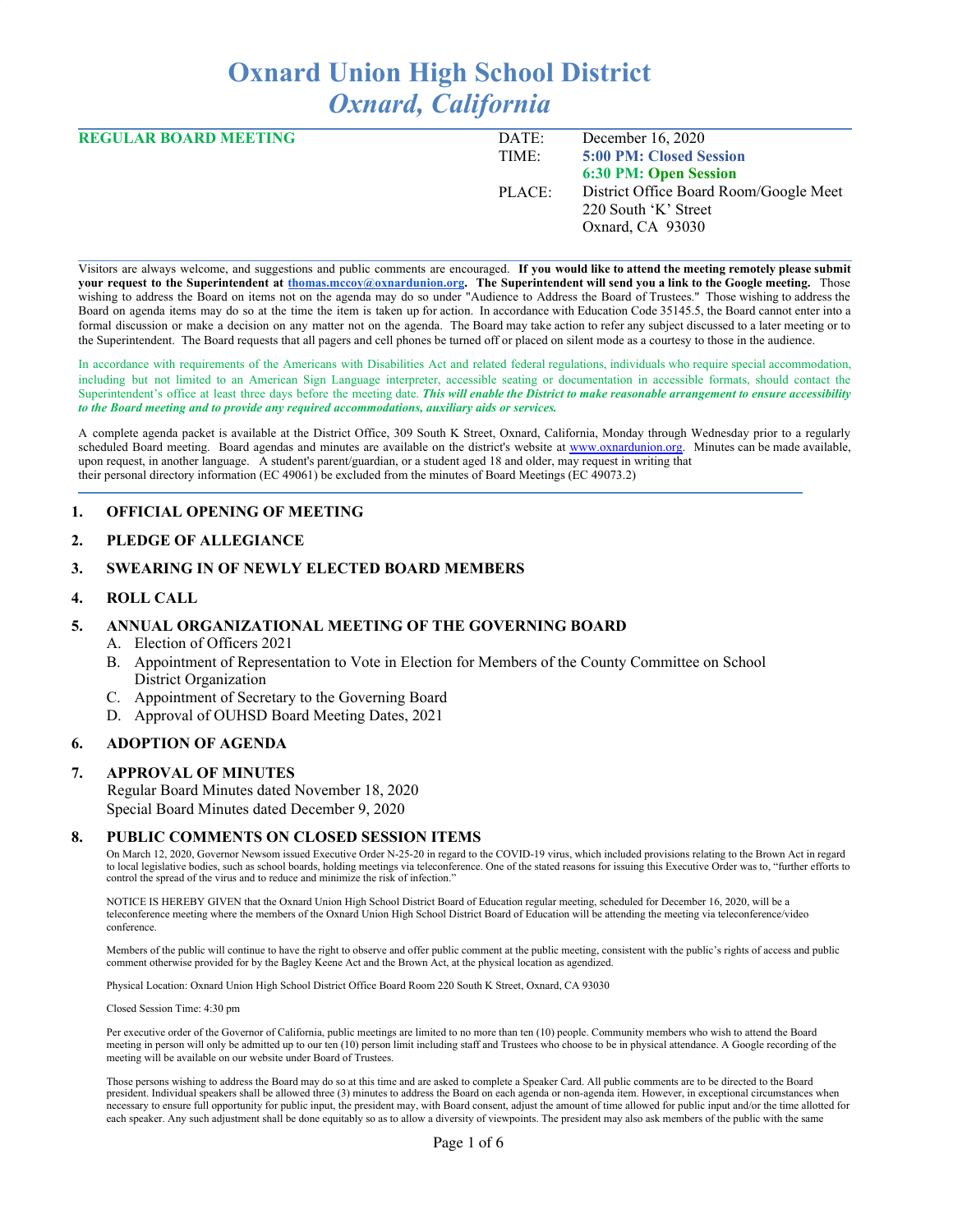viewpoint to elect a few individuals to address the Board on behalf of that viewpoint. In order to ensure that non-English speakers receive the same opportunity to directly address the Board, any member of the public who utilizes a translator shall be provided at least twice the allotted time to address the Board. Please refer to the complete text of Oxnard Union High School District Board Bylaw 9323:Conduct of Board Meetings - Public Participation.

ALL requests for public comments are to be submitted to the Superintendent at [thomas.mccoy@oxnardunion.org](mailto:thomas.mccoy@oxnardunion.org) no later than Monday, December 14, 2020 at 6:00 P.M. (limit of 450 words, equal to three (3) minutes)

## **9. CLOSED SESSION**

During this time, the Board may adjourn to Closed Session to discuss confidential material relating to the following items.

- A. Public Employee: Discipline/Dismissal/Release/Resignation/Appointment/Reassignment/Employment Government Code Section 54957(b)(1)
- B. Conference with Labor Negotiator(s): Government Code Section 54957.6
	- Agency Negotiator: Dr. Deborah Salgado, Assistant Superintendent-Human Resources
		- Employee Organization: Oxnard Federation of Teachers and School Employees (OFTSE)
			- Classified Bargaining Unit
		- Employee Organization: California School Employee Association (CSEA) - Campus Supervisor Bargaining Unit
- C. Student Personnel: [Education Code §35146, 48912, 48919]
- D. Consideration of Confidential Student Issues Other Than Expulsion and Suspension, Pursuant to Education Code §35146
- E. Conference with Legal Counsel Anticipated Litigation, Pursuant to Government Code § 54956.9 (d) a. Number of cases: Three
- F. Conference with Real Property Negotiator (Govt. Code § 54956.8) PROPERTY: Multiple District-owned parcels, including: (1) District Office Campus, 220, 309, and 315 South K Street, Oxnard, CA, APNs 202-0-010-630 & -740; (2) 1101 W. 2<sup>nd</sup> St., Oxnard, CA, APN 202-0-233-355; (3) 280 and 300 Skyway Drive, Camarillo, CA, APN 230-0-130-105; and (4) 15 Stearman Street, Camarillo, CA, APN 230-0-130-115 AGENCY NEGOTIATOR: Dr. Tom McCoy, Superintendent and Dr. Joel Kirschenstein, Consultant Sage Realty Group Inc. NEGOTIATING PARTIES: To be determined UNDER NEGOTIATION: Price and terms of payment.

#### **10. RECONVENE IN PUBLIC: REPORT ON CLOSED SESSION ACTION**

#### **11. RECOGNITION**

□ Student Recognition – Channel Islands High School

#### **12. PUBLIC COMMENTS TO ADDRESS THE BOARD OF TRUSTEES**

On March 12, 2020, Governor Newsom issued Executive Order N-25-20 in regard to the COVID-19 virus, which included provisions relating to the Brown Act in regard to local legislative bodies, such as school boards, holding meetings via teleconference. One of the stated reasons for issuing this Executive Order was to, "further efforts to control the spread of the virus and to reduce and minimize the risk of infection."

NOTICE IS HEREBY GIVEN that the Oxnard Union High School District Board of Education regular meeting, scheduled for December 16, 2020, will be a teleconference meeting where the members of the Oxnard Union High School District Board of Education will be attending the meeting via teleconference/video conference.

Members of the public will continue to have the right to observe and offer public comment at the public meeting, consistent with the public's rights of access and public comment otherwise provided for by the Bagley Keene Act and the Brown Act, at the physical location as agendized.

Physical Location: Oxnard Union High School District Office Board Room 220 South K Street, Oxnard, CA 93030

Open Session Time: 6:30 pm

Per executive order of the Governor of California, public meetings are limited to no more than ten (10) people. Community members who wish to attend the Board meeting in person will only be admitted up to our ten (10) person limit including staff and Trustees who choose to be in physical attendance. A Google recording of the meeting will be available on our website under Board of Trustees.

Those persons wishing to address the Board may do so at this time and are asked to complete a Speaker Card. All public comments are to be directed to the Board president. Individual speakers shall be allowed three (3) minutes to address the Board on each agenda or non-agenda item. However, in exceptional circumstances when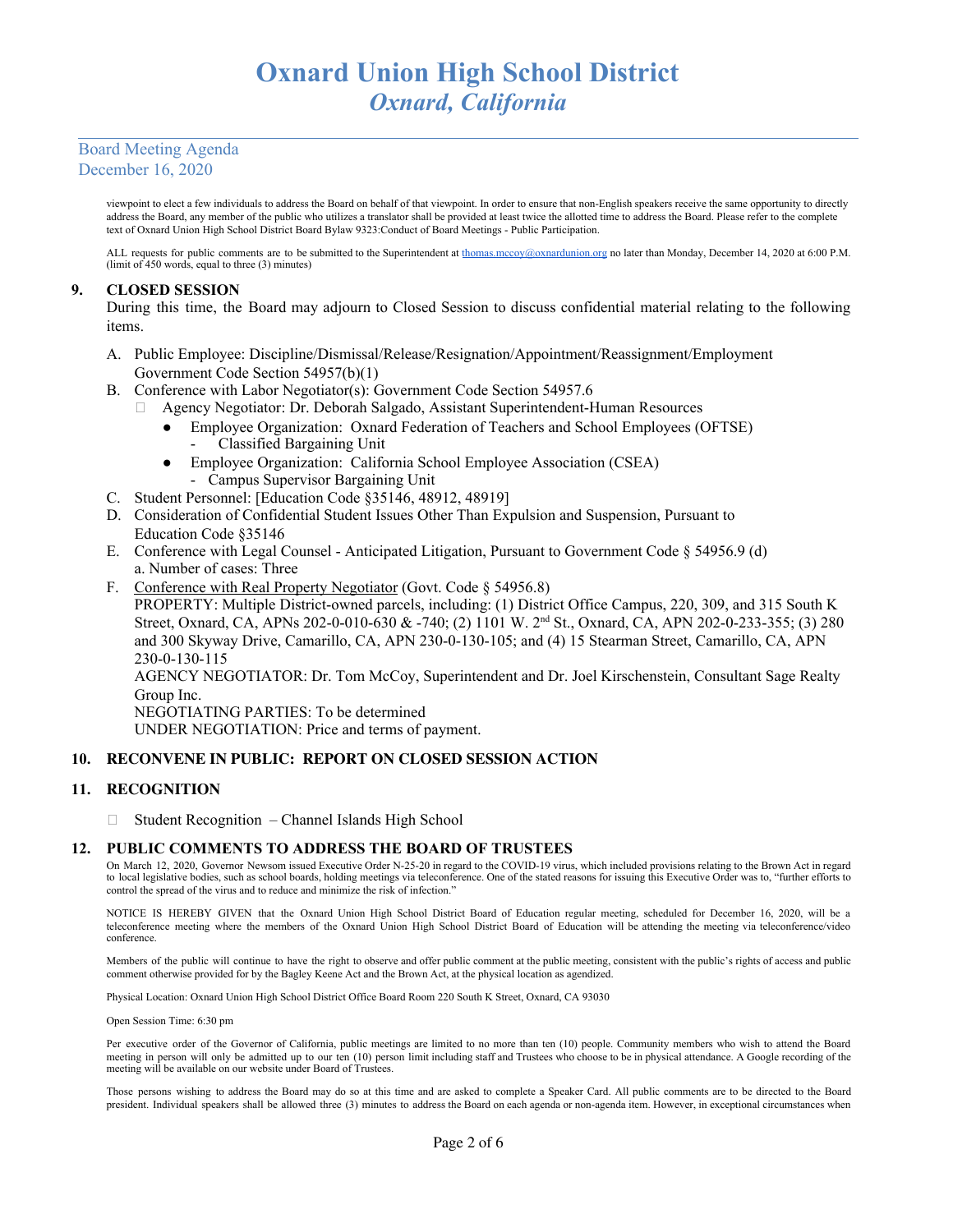necessary to ensure full opportunity for public input, the president may, with Board consent, adjust the amount of time allowed for public input and/or the time allotted for each speaker. Any such adjustment shall be done equitably so as to allow a diversity of viewpoints. The president may also ask members of the public with the same viewpoint to elect a few individuals to address the Board on behalf of that viewpoint. In order to ensure that non-English speakers receive the same opportunity to directly address the Board, any member of the public who utilizes a translator shall be provided at least twice the allotted time to address the Board. Please refer to the complete text of Oxnard Union High School District Board Bylaw 9323: Conduct of Board Meetings - Public Participation.

ALL requests for public comments are to be submitted to the Superintendent at [thomas.mccoy@oxnardunion.org](mailto:thomas.mccoy@oxnardunion.org) no later than Tuesday, December 14, 2020 at 6:00 P.M. (limit of 450 words, equal to three (3) minutes)*.*

## **13. RETURN TO SCHOOL/COVID-19 UPDATE #7**

#### **14. SUPERINTENDENT'S REPORT**

# **15. STUDENT REPRESENTATIVE TO THE BOARD – MARINA CLEAVENGER**

#### **16. CONSENT CALENDAR**

#### **Business Services**

- A. Consideration of Approval of Purchase Orders and Direct Pays, November 9 December 6, 2020
- B. Consideration of Approval of Donations, November 11 December 9, 2020
- C. Consideration of Approval of Revision of Designation of Representatives to the Board of Directors of the California Schools Employee Benefits Organization (CSEBO)
- D. Consideration of Approval of Authorization of Signatures
- E. Consideration of Approval of Contract Award to Twining Laboratories for Special Inspection and Testing at Multiple Campuses for HVAC Modernization Projects
- F. Consideration of Approval of Contract Award to Twining Laboratories for Special Inspection and Testing at Multiple Campuses for HVAC Modernization Projects at ACHS and RMHS
- G. Consideration of Approval of Contract Award to Cbelow Subsurface Imaging Services at ACHS for the Location of all Existing Underground Utilities and Mapping
- H. Consideration of Approval of Contract Award to Cbelow Subsurface Imaging Services at RMHS for the Location of all Existing Underground Utilities and Mapping
- I. Consideration of Approval of Contract Award to BR &Associates, Inc. Inspection Services for ACHS HVAC Modernization Projects
- J. Consideration of Approval of Contract Award to Mark Hawkins Inspection Services for RMHS HVAC Modernization Projects
- K. Consideration of Approval of Staffing Allowance to Bernards Bros, Inc. for the seven (7) HVAC Modernization Projects
- L. Consideration of Approval of Contract Award to Dannis Woliver Kelley for Measure A Professional Legal Services to Support Formal Bid Construction Projects
- M. Consideration of Approval of Contract Award to Tetra Tech, Inc. for the Revised Proposal and Cost Estimate to Perform Permit Acquisition, Biological Surveys, and Required Permit Services for Soils Hauling at the DSHS Project
- N. Consideration of Approval for AP Construction Group for Change Order #3 at RCHS HVAC
- O. Consideration of Approval of Purchase of Office Furniture from CSI Fullmer Utilizing Omnia Partners Piggyback Contract #R191802 for the New District Office at Solar Drive
- P. Consideration of Approval of Byrom-Davey Construction Proposed Change Orders CIHS#15, OHS#13 & RMHS#20 for Additional Power Requirements for the Stadium Playfield Renovation Projects
- Q. Consideration of Approval of Contract Award to Buffum's Safe & Lock for Replacement Door Hardware at RMHS Buildings R, S, T, U, V & W
- R. Consideration of Approval of Contract Award to California Electric Company for Drywells for Relocatable Classrooms at ACHS, CIHS, OHS & PHS
- S. Consideration of Approval of Contract Award to Class Leasing for the Purchase of New Relocatable Classroom Buildings for CIHS and HHS
- T. Consideration of Approval of Contract Award to Dial Security for the Purchase of an Intrusion Detection System to Service 1800 Solar Drive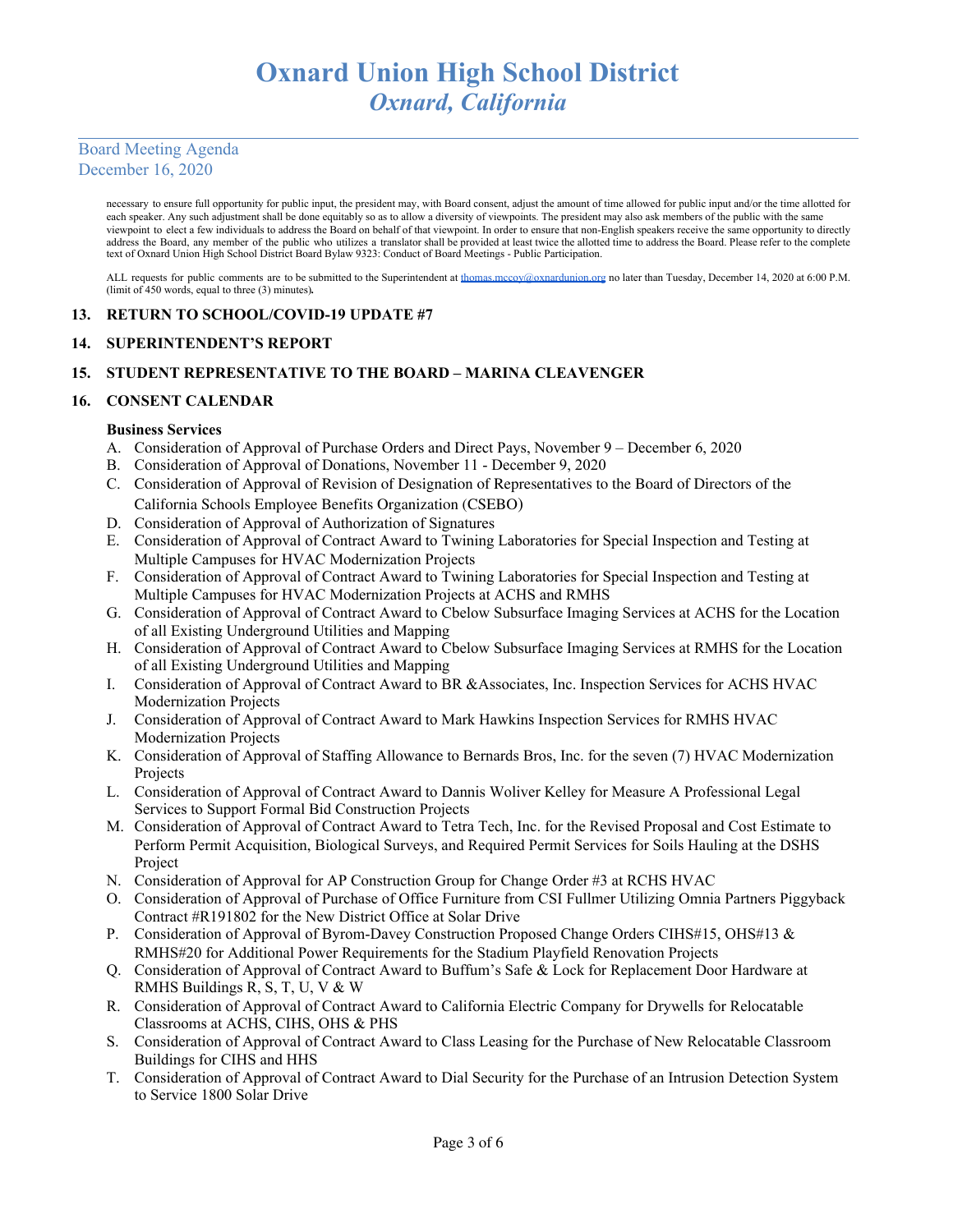- U. Consideration of Approval of G2K Construction Change Order Proposals 05, 06 & 22 for ACHS Perimeter Fencing Replacement Project
- V. Consideration of Approval of Contract Award to Honor Door for Replacement Doors at RMHS Buildings R, I, S, Bus Barn, & D, N, M Electrical Rooms
- W. Consideration of Approval of Contract Award to JAM Corporation to Replace the Fire Alarm Panel at RMHS
- X. Consideration of Approval of Contract Award to Jim Gill Flooring for CTE Mechatronics Classroom Flooring Replacement at CIHS
- Y. Consideration of Approval of Contract Award to Kiwitt's General Building Contractor for Building H Wall Systems Renovations at HHS
- Z. Consideration of Approval of Contract Award to Mark Hawkins Inspection Services for ACHS & HHS Stadium Bleacher, Lighting and Sound System Replacements
- AA. Consideration of Approval for Purchase Award to MJP Technologies for 12 Interactive Audio-Visual Monitors for the Recently Added Relocatable Classrooms at ACHS
- BB. Consideration of Approval of Ohno Construction Proposed Change Order #7 for HHS Additional Power Requirements for the Stadium Playfield Renovation Project
- CC. Consideration of Approval of Contract Award to Solex Construction for HHS Stadium Playfield Additional Asphalt Replacement
- DD. Consideration of Approval of Contract Award Increase to PK Architects for Additional Design and Construction Administration Services
- EE. Consideration of Approval of Contract Award to PacifiCom for 1800 Solar Drive First Floor Data Network Cabling
- FF. Consideration of Approval of Contract Award to Parsons Constructors, Inc. to provide Project Labor Agreement Oversight & Labor Compliance Monitoring for the Measure A Bond Program
- GG. Consideration of Approval for Vendor Raptor Technologies to Provide Emergency Management Software at All School Sites
- HH. Consideration of Approval of Contract Award to Ardalan Construction Company, Inc., for the Stadium Bleacher Project at RMHS, Bid 636
- II. Consideration of Approval of Contract Award to Technion Contractors TCI, Inc., for the Stadium Lighting Project at PHS, Bid 637
- JJ. Consideration of Approval of Contract Award to Ardalan Construction Company, Inc., for the New HVAC Modernization at OHS, Bid 638
- KK. Consideration of Approval of Contract Award to A&B Construction, Inc., for the New HVAC Modernization at ACHS, Bid 640
- LL. Consideration of Approval of Change Order Requests 65L, 74C & 95 to Waisman Construction for Additional Electrical Scope at 1800 Solar Drive
- MM. Consideration of Approval of Change Order Request 65M to Waisman Construction to Upgrade HVAC Per Bulletin 2 at 1800 Solar Drive
- NN. Consideration of Approval of Change Order Request 78R1 to Waisman Construction to Improve Existing Interior Wall Finishes at 1800 Solar Drive
- OO. Consideration of Approval of Purchase of Solar Drive Wireless Access Points from NIC Partners
- PP. Consideration of Approval of a Shelter Agreement between The County of Ventura and Oxnard Union High School District

# **Educational Services**

QQ. Consideration of Approval of Non -Public Schools (NPS) Placements, According to the Students' IEP Teams and the Director of Special Education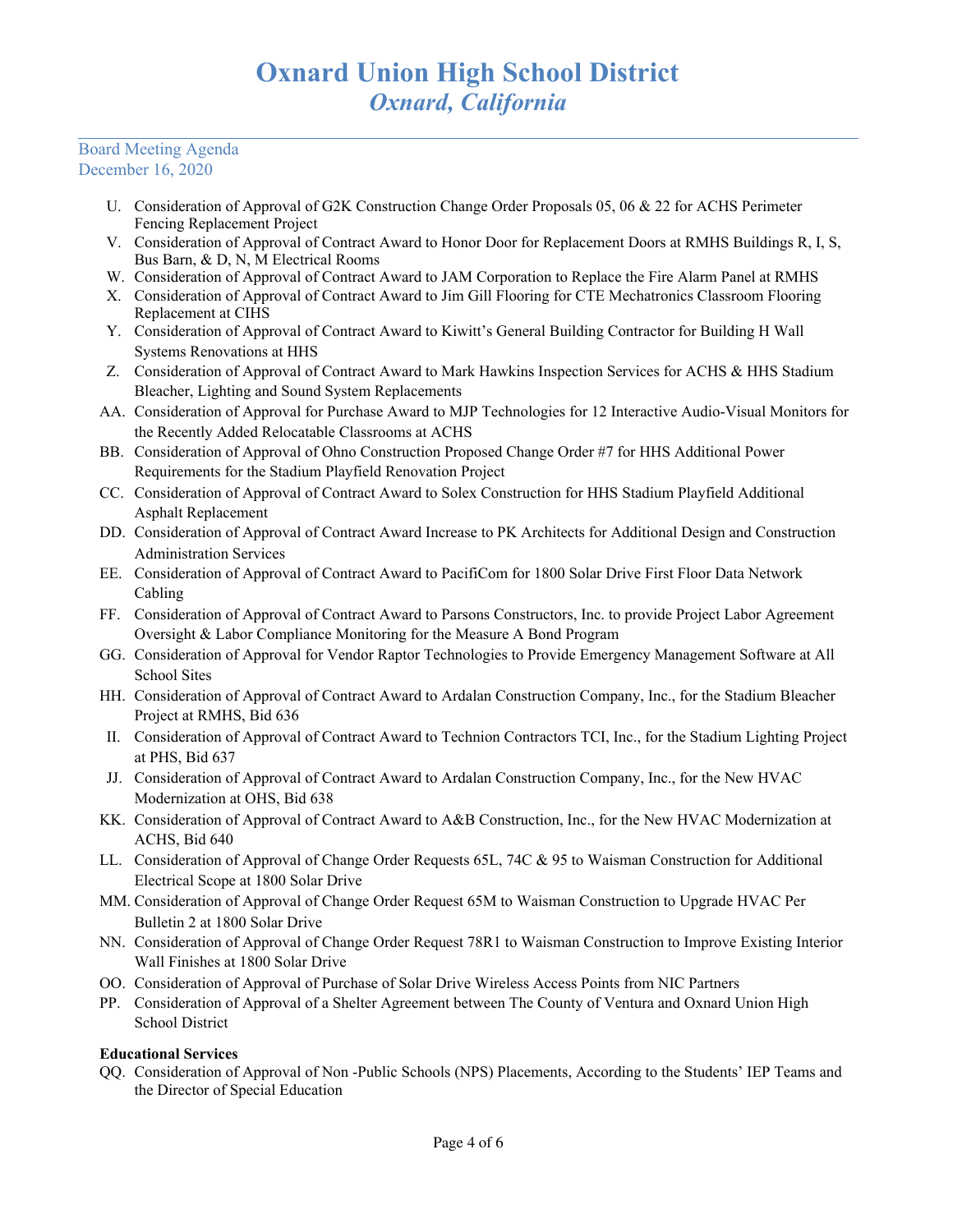- RR. Consideration of Agreement between Oxnard Union High School District and 360 Degree Therapy for School Year 2020-2021
- SS. Consideration of Approval of Renewal of the Memorandum of Understanding between Oxnard Union High School District/Oxnard Adult School and the Boys and Girls Club of Greater Oxnard and Port Hueneme
- TT. Consideration of Renewal Agreement between Oxnard Union High School District and Interface Children and Family Services
- UU. Consideration of Approval of Memorandum of Understanding between Oxnard Union High School District, Ventura County Behavioral Health, and Ventura County Office of Education for on Campus Wellness Centers and Mental Health Services
- VV. Consideration of Adoption of New Social Science Textbooks: HMH
- WW.Consideration of Approval of Verizon MiFi Devices (Hotspots)

## **Human Resources**

- XX. Consideration of Approval of Personnel Items
- YY. Consideration of Approval of Job Description Revision: *Duplicating Machine Operator* [Second Reading]
- ZZ. Consideration of Approval of Agreement Between SyTech Solutions, Inc. and Oxnard Union High School District for Document Management Services

## **Board Policies**

- AAA. Consideration of Reaffirmation of Board Policy 4020: *Drug and Alcohol-Free Workplace* [Second Reading]
- BBB. Consideration of Approval of Revisions to Board Policy 4030: *Non-Discrimination in Employment* [Second Reading]
- CCC. Consideration of Revision of Board Policy 5030: *Student Wellness* [First Reading]

# **17. ACTION ITEMS**

# **Board of Trustees**

A. Consideration of Adoption of Resolution #20-52, in Support of Black Students in Oxnard Union High School **District** 

#### **Business Services**

B. Consideration of Approval for COVID-19 Guidelines and Additional Facilities Cleaning Rates for Facilitron Facilities Use System District Wide

# **18. STAFF REPORTS**

A. Measure A Projects/PLA Update

# **19. ACTION ITEMS**

# **Human Resources**

- C. Consideration of Approval of Request to Rehire Certificated Management Position: *Assistant Principal-Channel Islands High School*
- D. Consideration of Approval of Request to Rehire Certificated Position: *Program Specialist-Special Education*
- E. Consideration of Approval of Request to Hire Classified Position: *Maintenance, Operations and Transportation Clerk*
- F. Consideration of Approval of Job Description Revision: *Assistant Superintendent-Business Services*
- G. Consideration of Approval of Request for a Waiver Pursuant to Education Code §44252(b) BSR (Basic Skills Requirement) for a Credential or Permit, T5 §80021.1 Requirements for Initial Issuance of the Provisional Internship Permit (Single Subject, Multiple Subject, Education Specialist) and EC §44253.3 Certificate or Credential to Provide Instruction to Limited English Proficient (LEP) Students for Lui Toilolo, Specific Assignment: Education Specialist Moderate/Severe Disabilities, grades 9-12, Effective October 2, 2020-July 31, 2021, Hueneme High School